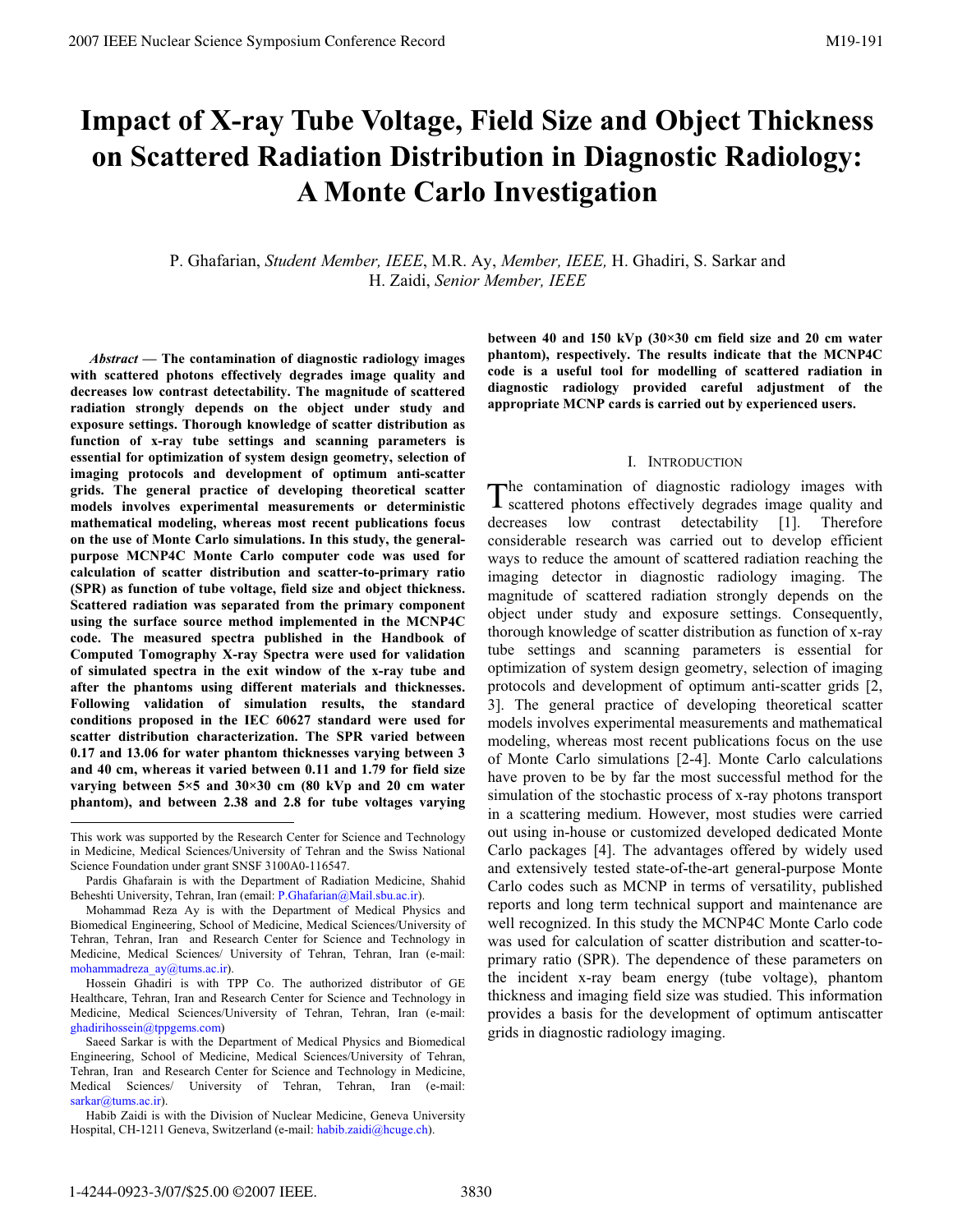## II. MATERIALS AND METHODS

## *A. The MCNP4C Monte Carlo Code*

MCNP is a general-purpose, continuous-energy, generalizedgeometry, time-dependent, coupled neutron/photon/electron Monte Carlo transport code [5]. For photon transport, the code takes into account photoelectric absorption, with the possibility of K- and L-shell fluorescent emission or Auger electron, coherent and incoherent scattering and pair production. The photoelectric cross sections are based on Storm & Israel [6] whereas the scattering cross sections are taken from ENDF tabulations. The continuous slowing down approximation energy loss model is used for electron transport. To improve the efficiency of electron and photon transport, two cards (PHYS:P and PHYS:E) are implemented in MCNP for biasing some physical parameters such as upper energy limit for electrons and photons (EMAX and EMCPF), production of secondary electrons by photons (IDES), coherent scattering (NOCOH), production of photons by electrons (IPHOT) and production of characteristic x-rays (XNUM).

In the first step, the user should create an input file which contains information about the problem such as geometry specification, description of materials, type of answer or tally and variance reduction techniques to be used. The geometry of MCNP treats an arbitrary three-dimensional configuration in Cartesian coordinate system. The number of cells in this code should be less than  $10^5$ . If this limit is exceeded when using cell geometry, the lattice geometry should be used. The lattice uses a smaller number of cells but adds somewhat to the MCNP execution time. For the purpose of decreasing computation time, MCNP takes advantage of parallel computer architectures. It is supported in multitasking mode on some mainframes and in multiprocessing mode on a cluster of workstations where distributed processing uses the Parallel Virtual Machine (PVM) software.

## *B. Scattered Radiation Modeling*

Scattered radiation was separated from the primary component using the surface source method implemented in the MCNP4C code. In this method, a virtual plane is considered after the scattering medium (water phantom in our experiment) and the direction, energy and history of each photon passing through this plane is recorded. In the next step, the scatter component is calculated by considering only photons which had at least one interaction before hitting this plan toward the detection system. The unscattered component is calculated using the same method by considering only photons which had no interaction before hitting the virtual plane. The pollution of projection data with scattered photons was investigated qualitatively by assessing the distribution of scattered photons as function of phantom size and quantitatively by calculating scatter to primary ratio.

## *C. Reference Data*

The measured spectra published in the Handbook of Computed Tomography X-ray Spectra [7] were used for validation of simulated spectra in the exit window of the x-ray tube and also after the phantoms using different materials and thicknesses [8]. Following validation of simulation results, the standard conditions proposed in the IEC 60627 were used for scatter characterization as function of x-ray tube voltage, field size and phantom thickness [9]. The simulation setup parameters are shown in table 1.

**Table1.** Summary of Monte Carlo simulation setup (40–120 means from 40 to 120).

| Water<br>phantom size<br>(cm) | <b>Field size</b><br>$\text{(cm}^2\text{)}$ | Tube<br>voltage<br>(kVp) | Al Inherent<br>filtration<br>(mm) |
|-------------------------------|---------------------------------------------|--------------------------|-----------------------------------|
| $3 - 40$                      | $30\times30$                                | 80/120                   | 1.2                               |
| 20                            | $5 \times 5 - 30 \times 30$                 | 80/120                   | 1.2                               |
| 20                            | $30\times30$                                | $40 - 120$               | 1.2                               |

### III. RESULTS

Figure 1 shows the comparison of tungsten x-ray spectra calculated using MCNP4C with measured spectra for the Eimac x-ray tube before and after different phantom thicknesses as benchmark to validate the accuracy of the MCNP4C radiation transport code. This choice was motivated by the fact that experimental measurement of scattered radiation for validation of the code for scatter modeling purposes is very difficult and requires special equipment. It can be seen that simulated results have good agreement with measurements suggesting only slight differences.

Figure 2a shows the magnitude of scattered and primary radiation at 80 and 120 kVp for a water phantom thickness varying between 3 cm and 40 cm. It can be seen that the number of transmitted primary and scattered radiation decreases with increasing the phantom thickness in both tube voltages owing to an increase in the attenuation length in comparison to the mean free path of photons. The peak for the number of scattered photons reflects the trade-off between increasing the probability of Compton scattering and decreasing the transmission probability of scattered photons from the water phantom with increasing the attenuation length.

Figure 2b shows the calculated SPR for different phantom thicknesses at 80 and 120 kVp tube voltages. It can be seen that the SPR increases with increasing phantom thickness as a result of the enhancement of the probability of Compton scattering with increasing the attenuation length. Moreover, the SPR at 120 kVp is higher than at 80 kVp tube voltage. It should be noted that with increasing phantom thickness, the difference between the SPR at 80 kVp and 120 kVp is more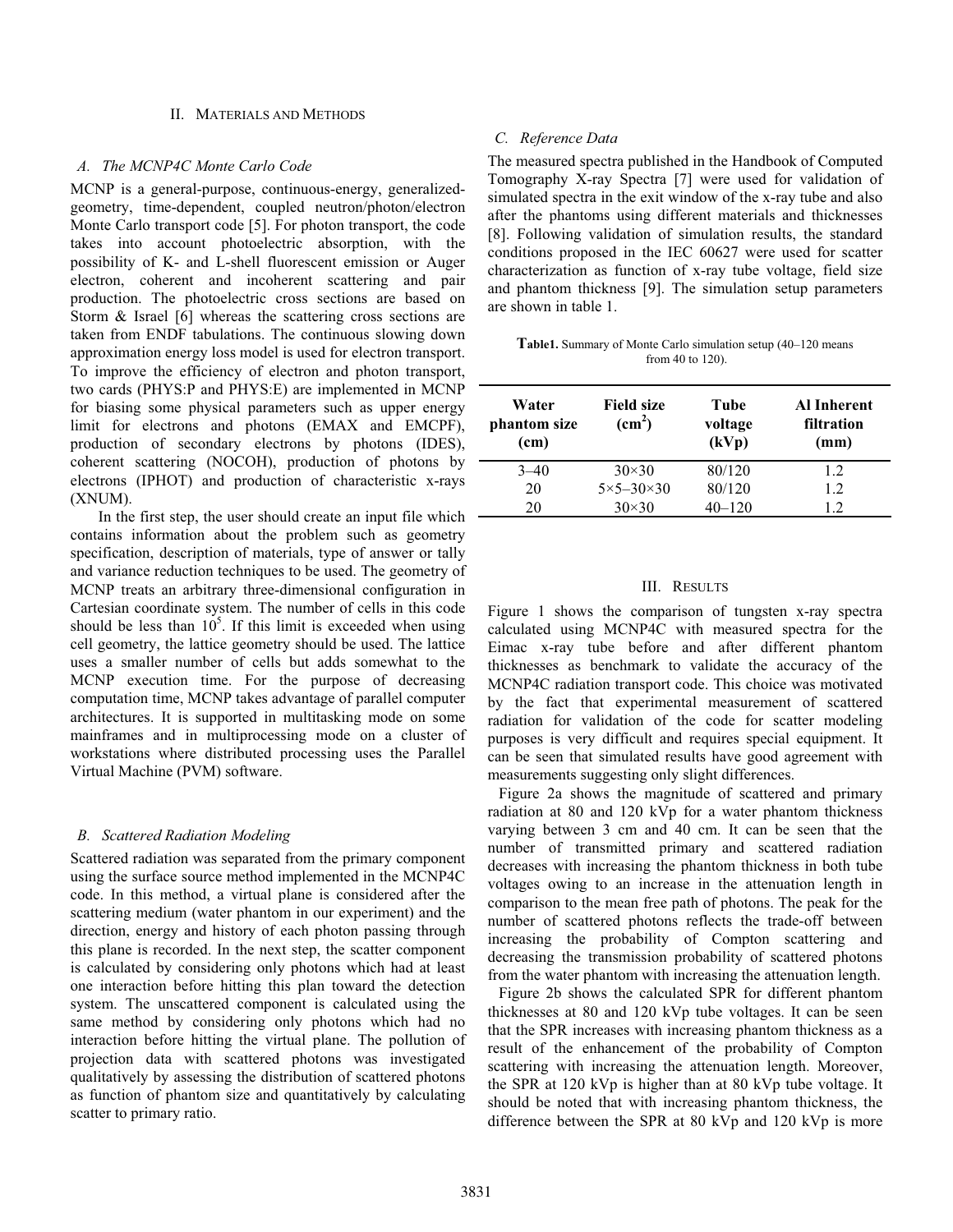evident owing to an increase of the mean number of interactions and an enhancement of the probability of Compton scattering.



**Figure 1.** Comparison of x-ray spectra calculated using MCNP4C with measured spectra at different tube voltages for 12.5° tungsten target, 1.2 mm Aleq inherent filter and FSD of 127 cm; (a) before phantom, (b) after 19.9 cm water and 0.22 cm Lucite phantoms at 120 kVp, and (c) after 25 cm Lucite phantom at 120 kVp.



**Figure 2.** (a) Magnitude of transmitted primary and scattered radiation at 80 kVp (solid line) and 120 kVp (doted line) tube voltages for different water phantom thicknesses. (b) Plots of SPR vs. phantom thickness at 80 kVp and 120 kVp.

The variation of SPR versus field size and tube voltage is shown in figure 3a. The SPR enhances with increasing field size which is due to an increase in the number of interactions relative to the size of the illuminated object. This effect is more important for smaller field sizes. The magnitude of this effect is directly related to photons energy. Figure 3b shows the variation of SPR as function of tube voltage. The SPR increases rapidly with increasing tube voltage up to 80 kVp, followed by a slow increase reaching a plateau at 120 kVp. Then the curve falls with increasing tube voltage. This behavior could be explained by a rapid increase of the probability of Compton scattering with increasing the tube voltage up to 80 kVp which is offset by an increase of the transmission probability of primary photons with increasing tube voltage after 120 kVp. The SPR varied between 0.17 and 13.06 for water phantom thicknesses varying between 3 and 40 cm, whereas it varied between 0.11 and 1.79 for field size varying between 5×5 and 30×30 cm (80 kVp and 20 cm water phantom), and between 2.38 and 2.8 for tube voltages varying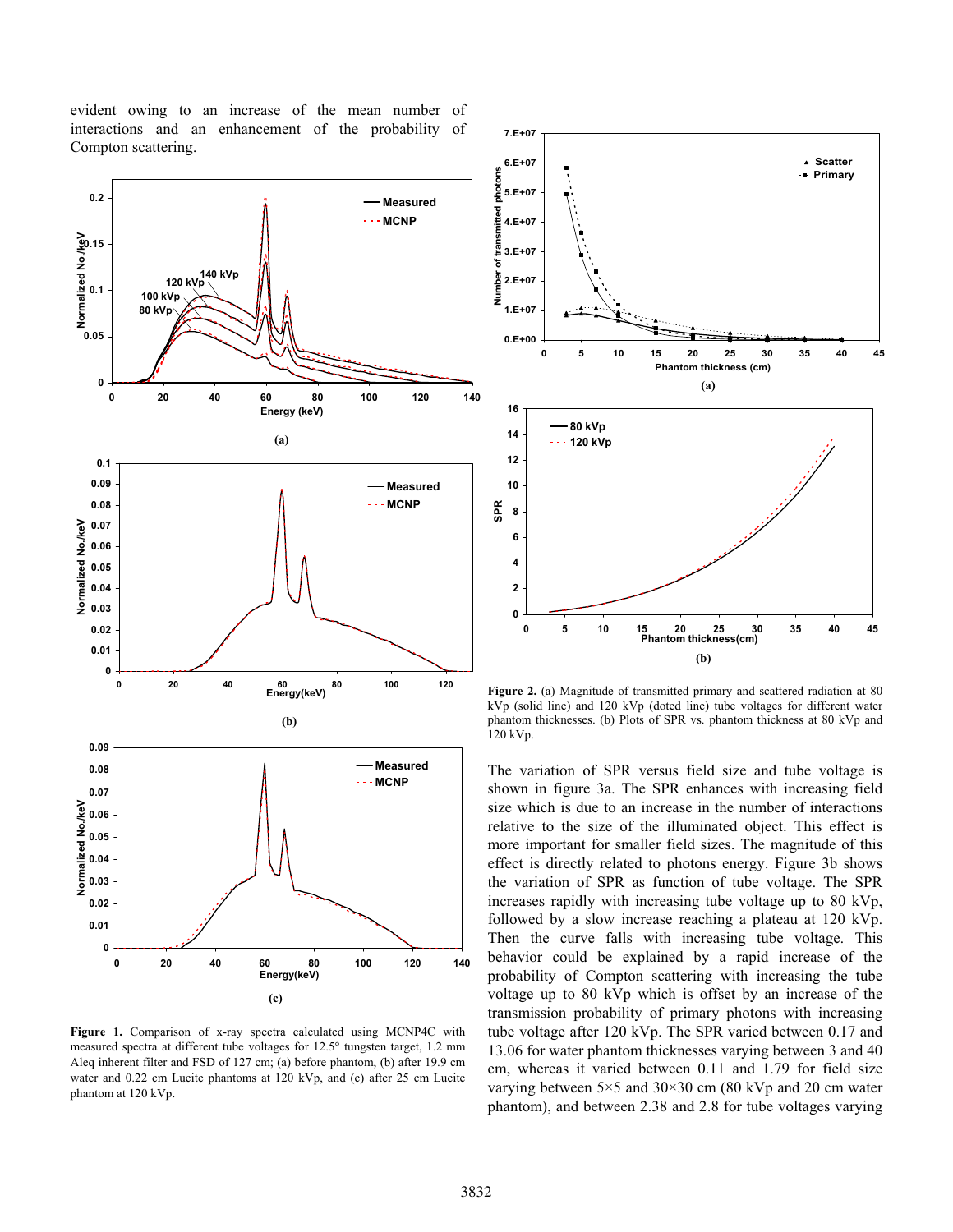

between 40 and 150 kVp (30×30 cm field size and 20 cm

**Figure 3.** (a) Magnitude of transmitted primary and scattered radiation at different tube voltages (with 20 cm water phantom), (b) Plots of SPR vs. x-ray tube voltage after 20 cm water phantom.

Figure 4a shows the number of transmitted primary and scattered photons at 80 kVp and 120 kVp as function of field size. Figure 4b also shows the SPR as function of field size for 80 and 120 kVp tube voltages.





**Figure 4.** (a) Magnitude of transmitted primary and scattered radiation vs. field size for 80 and 120 kVp ( with 20 cm water phantom), (b) Plots of SPR vs. field size after 20 cm water phantom at 80 kVp and 120 kVp.

Figure 5 shows the influence of additional aluminum filter on number of transmitted photons and SPR at tube voltage of 120 kVp. Figure 5b shows the increasing of SPR with increasing the filter thickness.



**Figure 5.** (a) Magnitude of transmitted primary and scattered radiation for different aluminum filter thicknesses at 120 kVp (with 20 cm water phantom), (b) Plots of SPR vs. aluminum filter thickness after 20 cm water phantom at 120 kVp.